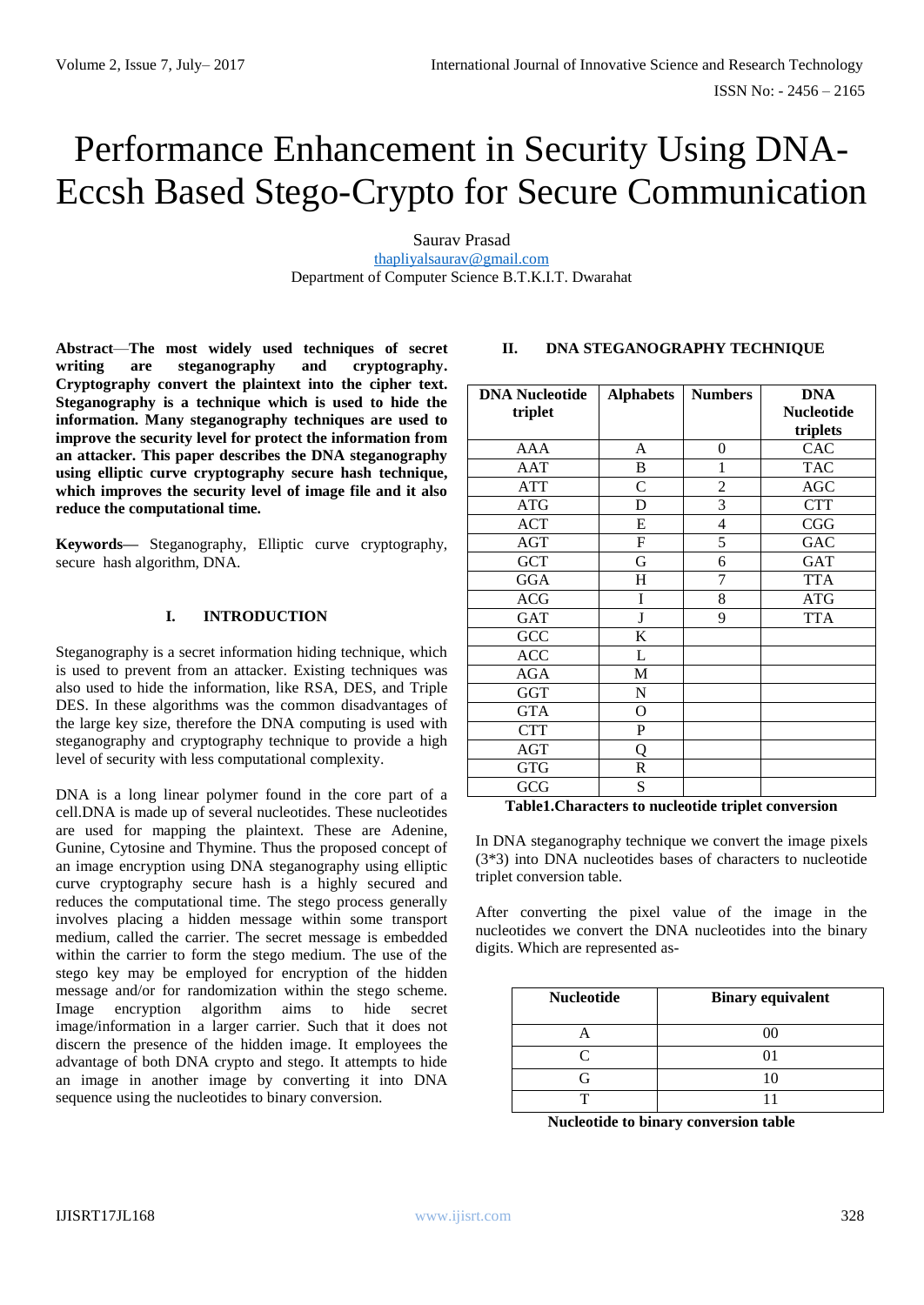#### *A. Steps in DNA steganography process*

*Sender Side*

 $21 \mid 55 \mid 43$ 

Step1.The 3\*3 pixel matrix of the cover image and secret image is taken.

Step2. The  $3*3$  pixel matrix of an image (cover + secret) is converted to DNA nucleotides triplet.

Step3. Then DNA nucleotides of the cover and secret image are converted into the binary numbers.

Step4. After converting the both cover and secret image is in binary numbers, we perform the XOR operation between cover image and secret image.

Suppose 3\*3 matrix pixel of cover and secret images are-

**3\*3 Cover Image Pixel 3\*3 Secret Image Pixel**

| 001001 | 100001 | 100011 | 00000            |
|--------|--------|--------|------------------|
| 001001 | 011010 | 111100 | 11100            |
| 111100 | 100011 | 011111 | 11010            |
| 001110 | 011010 | 111101 | 0001             |
| 001110 | 110001 | 011111 | 1100             |
| 111100 | 011010 | 011010 | 1100             |
|        |        |        | <b>Binary</b> va |

**Received data from sender**



XOR



| AGC        | <b>GAC</b> | <b>GAT</b> |  |
|------------|------------|------------|--|
| AGC        | <b>CGG</b> | <b>TTA</b> |  |
| <b>TTA</b> | <b>GAT</b> | <b>CTT</b> |  |
| ATG        | CGG        | <b>TTA</b> |  |
| ATG        | <b>TAC</b> | <b>CTT</b> |  |
| <b>TTA</b> | CGG        | CGG        |  |

#### **Nucleotide of secret image**

| 22 | 54 | 67 |
|----|----|----|
| 98 | 64 | 37 |
| 87 | 14 | 34 |

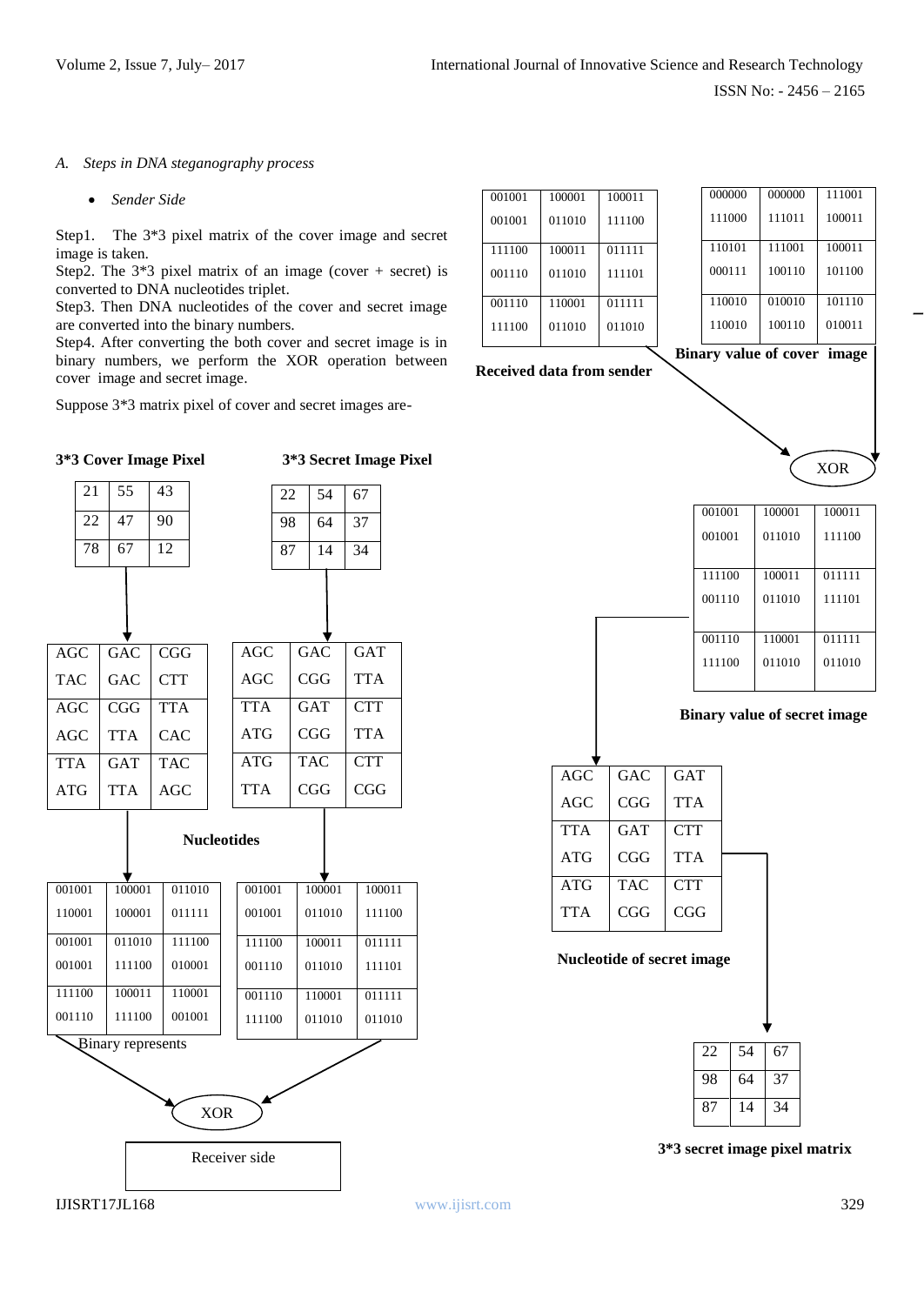ISSN No: - 2456 – 2165

#### *B. Receiver side*

Receiver receive the cover and stego image, and perform the XOR operation to find the secret image.

Step1. The stego image is received by the receiver.

Step2. The XOR operation is performed by the receiver in between the cover image and stego image.

Step3. Then it convert in the nucleotides by using the binary to triplet form table.

Step4. Then in last receiver find the 3\*3 image pixel matrix.

#### **III. PREVIOUS TECHNIQUE**

Previous technique was used with DNA steganography hyperelliptic curve cryptography, which was also used to provide the higher level of security. It uses 80 bit key size. HECC key size was small then ECC but it takes high processing time, that's why we used here elliptic curve cryptography secure hash technique, which provide less computational time to extract the original image or text.

#### **IV. PROPOSED TECHNIQUE**

Proposed technique provide higher level of security and we used here secure hash algorithm with elliptic curve cryptography which provide less computational time.



**Fig. Hiding plaintext into secret image**

In proposed technique after using the DNA Steganography we use the elliptic curve cryptography secure hash technique. Here we used 8\*8 scrambled blocks and provide the hash keys

for the particular location in the blocks where the data is store or hidden. It will be easy to find the location of the secure data where it is hidden.

#### **Cover image**

#### **Hide Text Using ECCSH**



**Hide Secret Image**

#### **Fig 1. Hidden text/image with DNA-ECCSH**

Suppose we have a cover image and we want to hide the image message inside the cover message. DNA- ECCSH techniques through it will be hide inside the cover image.



 **Stego Image**

Receiver side- In the receiver side 8\*8 scrambled blocks through receiver can easily extract the original information. Because user use in the particular blocks secure hash key where the data is hidden.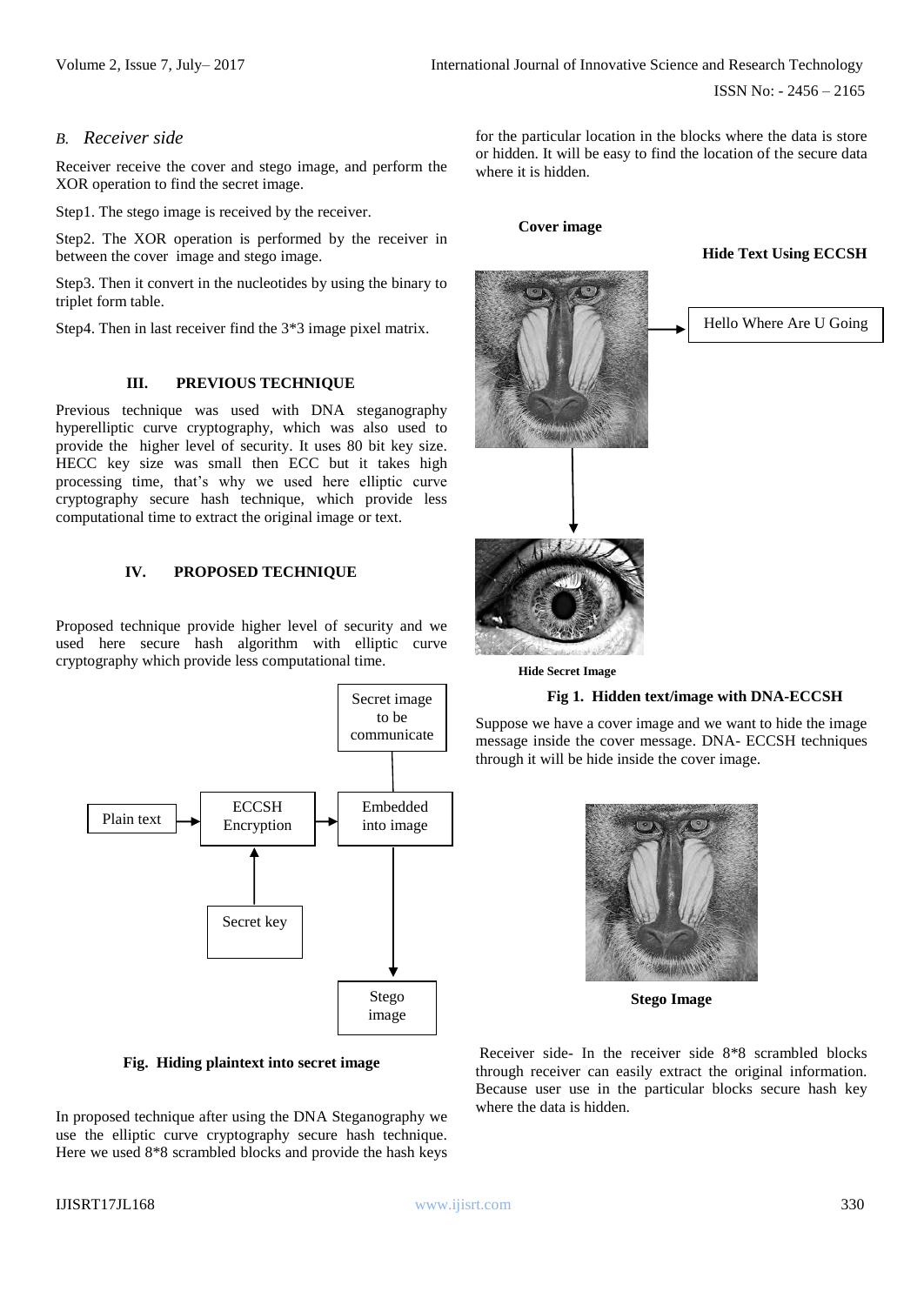

 **Fig.8\*8 scrambled blocks**



 **Fig. Extracting Image from the blocks**

Hello where are u going

## **Extracting original text from the blocks**

## **V. RESULTS**

## *A. Time Complexity*

DNA Steganography with elliptic curve cryptography secure hash provide less time complexity compare to the DNA Steganography with hyperelliptic curve cryptography. In our proposed approach base time complexity is 3.6582566 sec or in previous approach the time complexity was 5.9297479 sec for 3 channels.

#### *B. Peak Signal Noise Ratio(PSNR):*

Peak Signal Noise Ratio (PSNR) is a ratio between the largest and smallest possible values of the changeable quantity, we can say it is a ratio between original image and stego image. If the value of PSNR will be high the stego image will be secure. Here the PSNR value is high in proposed work. We represent the PSNR value in decibel.

$$
PSNR = 10log_{10}\frac{255^2}{MSE}db
$$

MAXf is the maximum signal value that exists in our known to be good image.

 $MAX f=2.8-1=255$ 



**Fig. Peak Signal Noise Ratio**

## *C. Mean Square Error (MSE)*

The mean square error for our practical purpose allows us to compare the true pixels values of our original image to our degraded image. The MSE represents the average of the squares of the errors between our original image and stego image. The error is the amount by which the values of the original image image differ from the degraded image.



**Fig. Mean Scqure Earror**